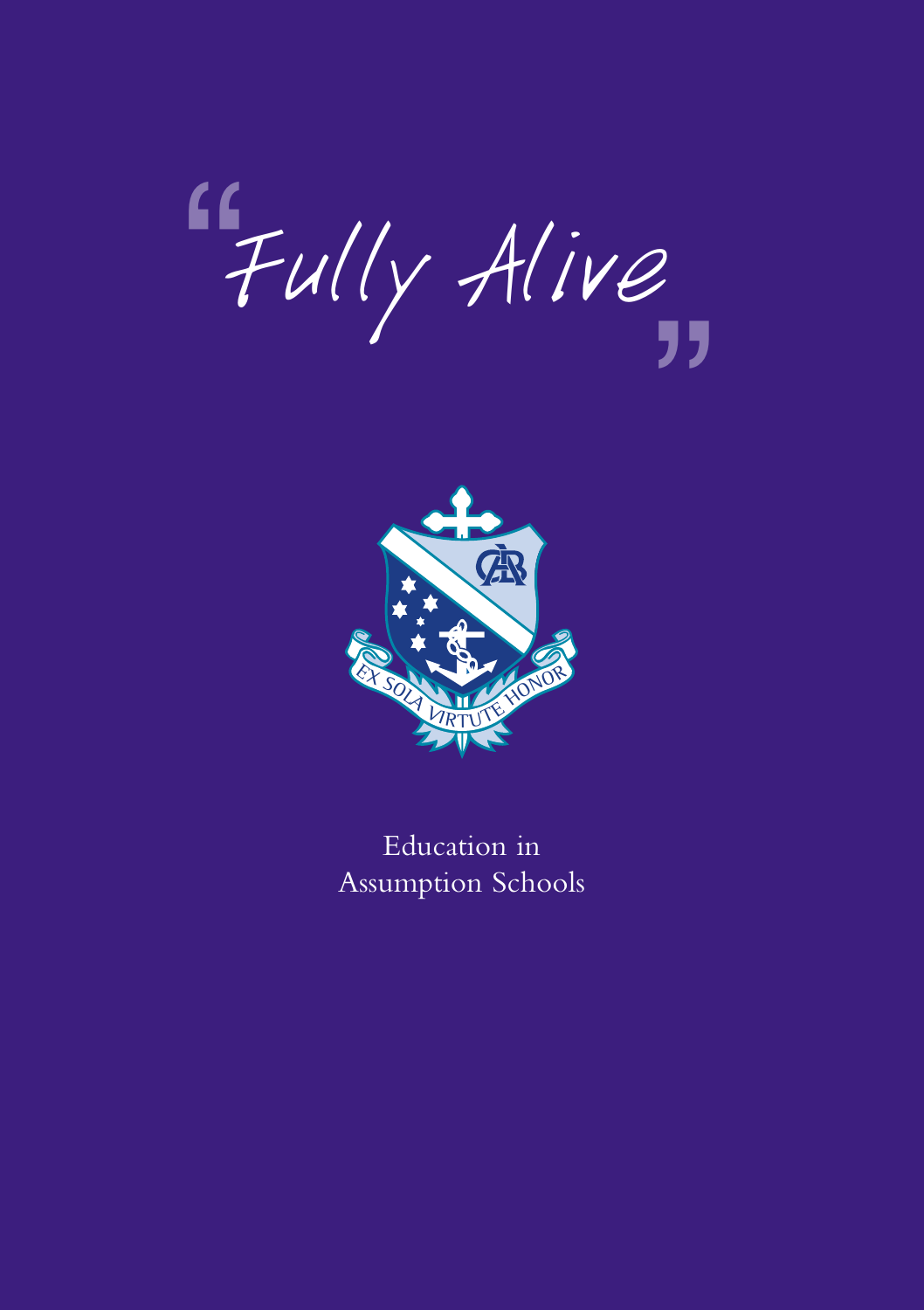# *Thy Kingdom Come*

"Fully Alive "<br>"<br>"

*"The glory of God is man fully alive and the life of such a person consists in the vision of God."* **St Irenaeus**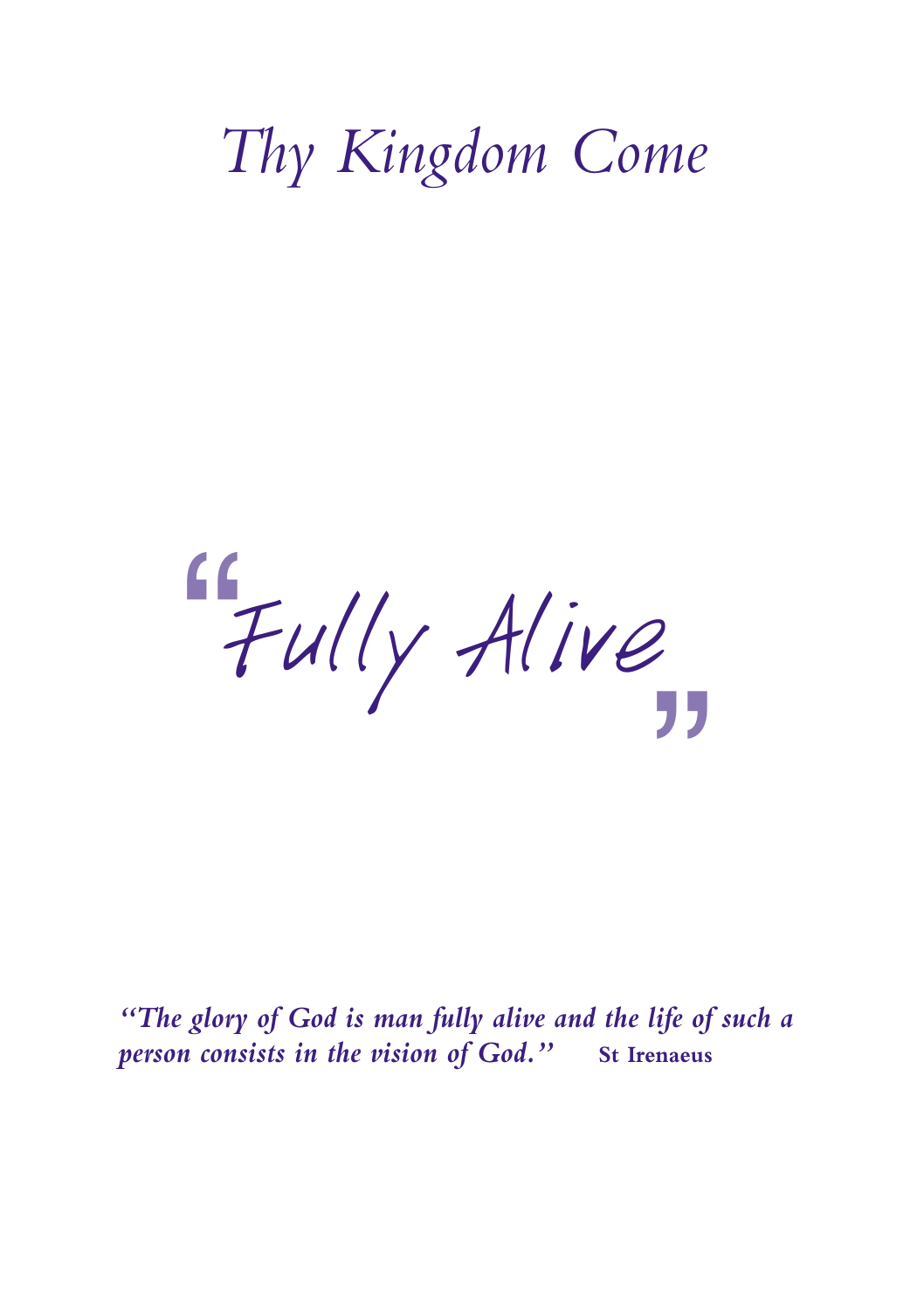*Notre Mere Mother M Gertrude de Henningsen*

*Grahamstown Convent Cloister*

ź

į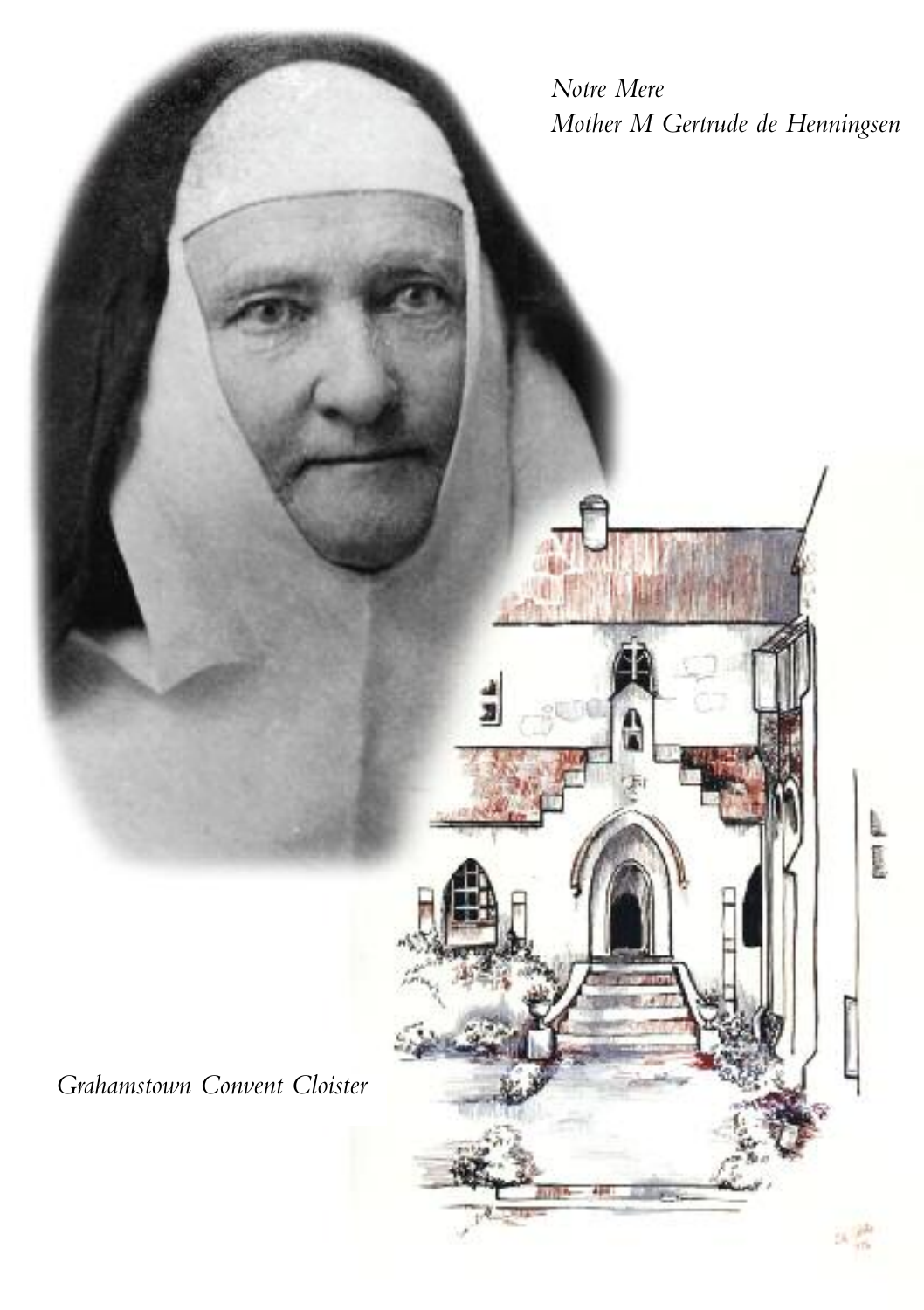#### Assumption Education...

Mother Gertrude de Henningsen, foundress of the Missionary Sisters of the Assumption, opened the first Assumption school in Grahamstown, in the Eastern Cape of South Africa in 1849.

At the heart of Assumption education is Jesus Christ who is its meaning and purpose. The school is a community of faith where all are encouraged to know and live by the values that Jesus came to teach us. It offers a holistic education in which the growth of each student as a person "fully alive" is the central aim.

The Assumption tradition in education is shaped by the belief that living out the gospel has the power to transform society, that each one has a mission on earth, a mission to "bring everything together under Christ as Head." (Eph 1:10)

This vision inspired Mother Gertrude's establishment of the first Assumption schools in Grahamstown, South Africa, and the congregation's later foundation of other Assumption schools.

Founded in 1933 by Mother Baptist McKenny,Assumption Grammar School is the only Assumption school in Ireland.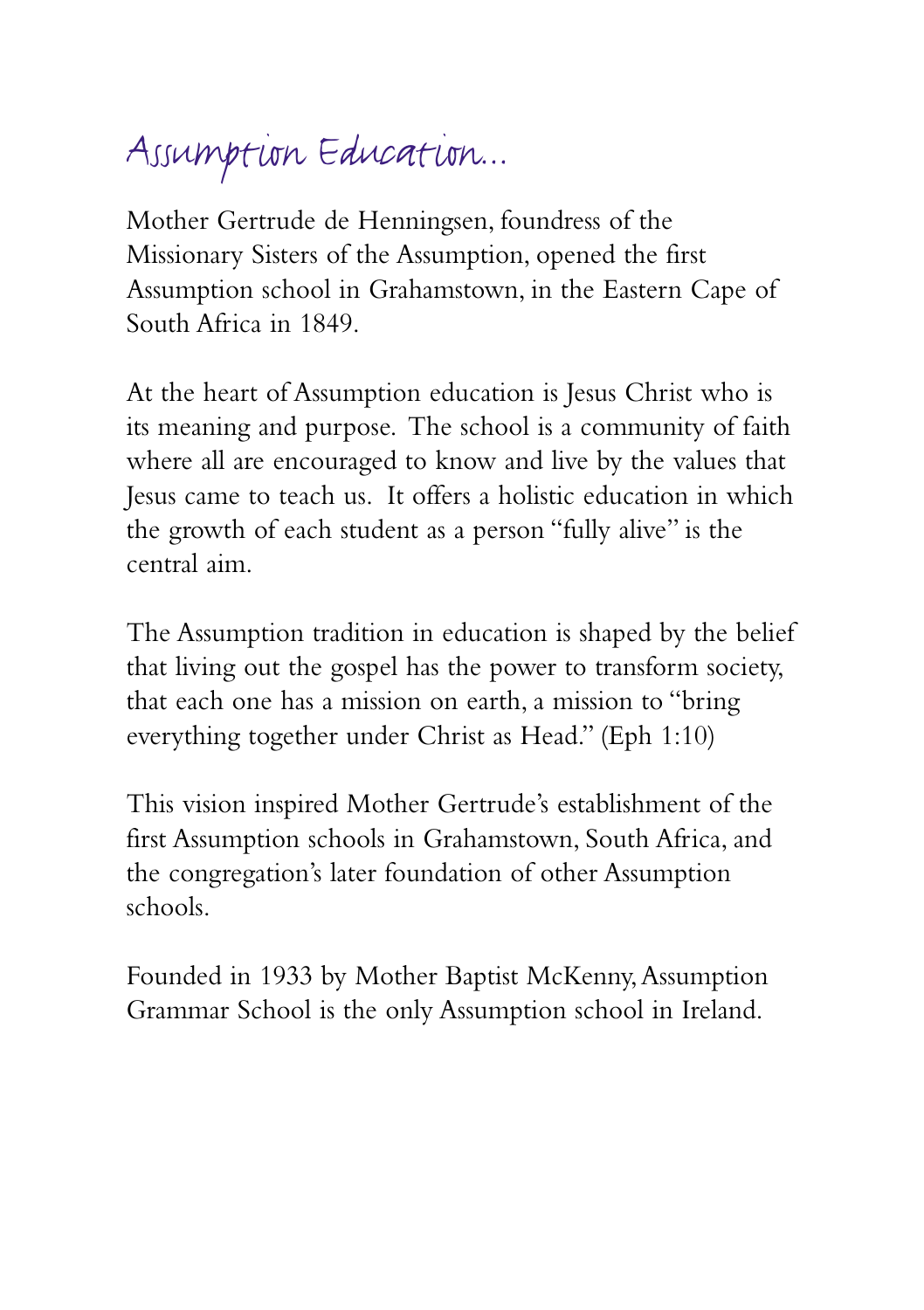#### *Aims*

To challenge, guide and lead each pupil to develop her full potential

To provide each pupil with the necessary framework for a suitable career path.

To stimulate the growth of pupils into caring, competent and responsible citizens.

To give our pupils an understanding and appreciation of our Catholic Faith which will assist them to live out the Christian calling in their daily lives. We also aim at encouraging understanding, respect and appreciation of the religious beliefs of others.



To develop an awareness of one's responsibility for the environment.

To provide pupils with activities from which they can develop self-discipline and a healthy life-style.

To stimulate in pupils a creative and appreciative response to the arts.

To develop in our pupils the skills necessary to function as independent adults.

> To nurture a sense of self-worth, dignity and confidence in each individual.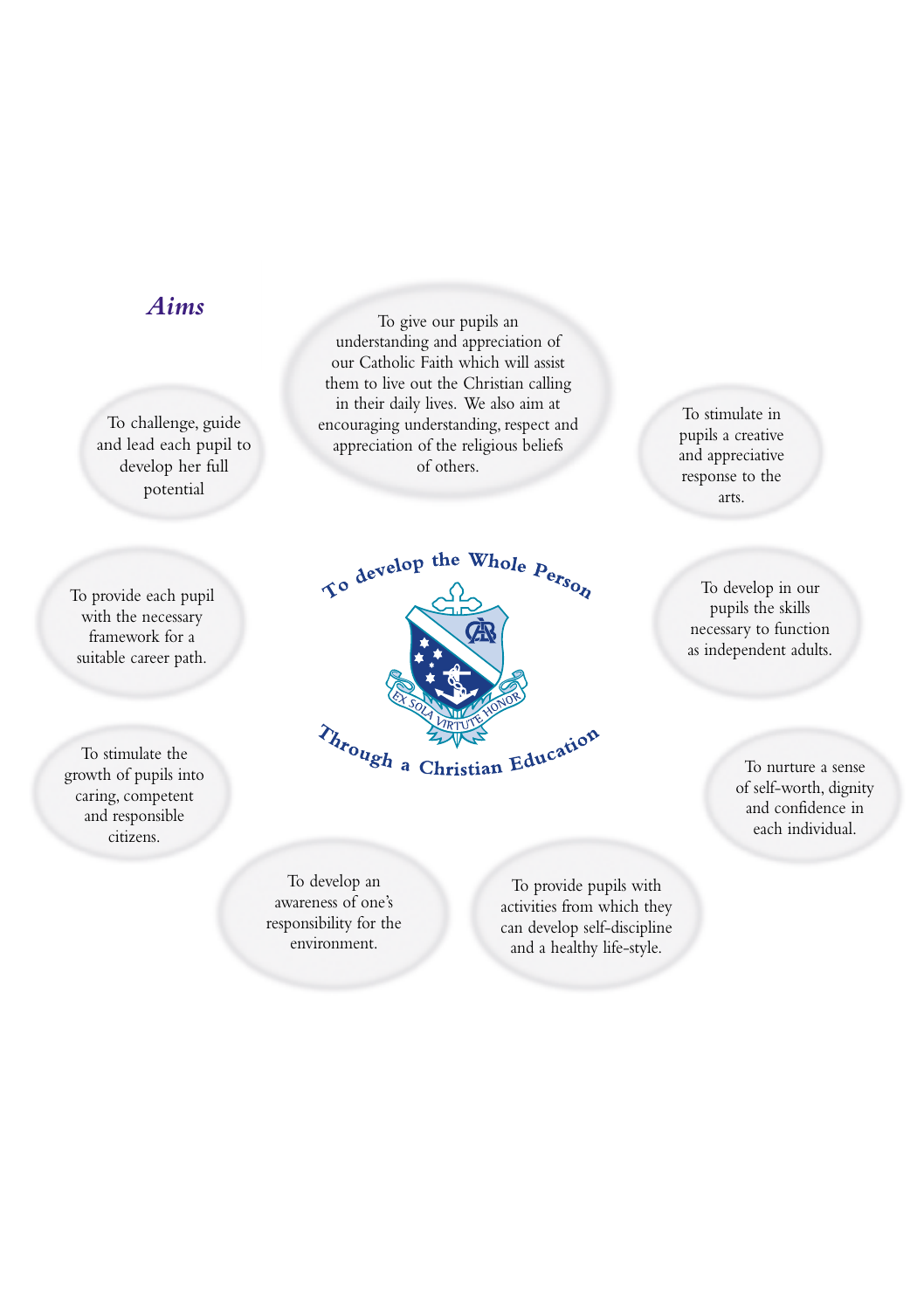An Assumption School offers Catholic education, an education centred on Jesus Christ and the values which He taught and lived.

*"I came that they may have life and have it to the full"* John 10:10

So pupils are guided and challenged to develop all their gifts and so reach their full potential.

Each one is set the goal of becoming "fully alive" so that she may make a meaningful contribution to the world and transform it in responsible service.

True happiness is found in a loving relationship with God and our brothers and sisters.

Acceptance of one's own uniqueness and respect for and acceptance of others is the basis of education for a happy and fulfilled life.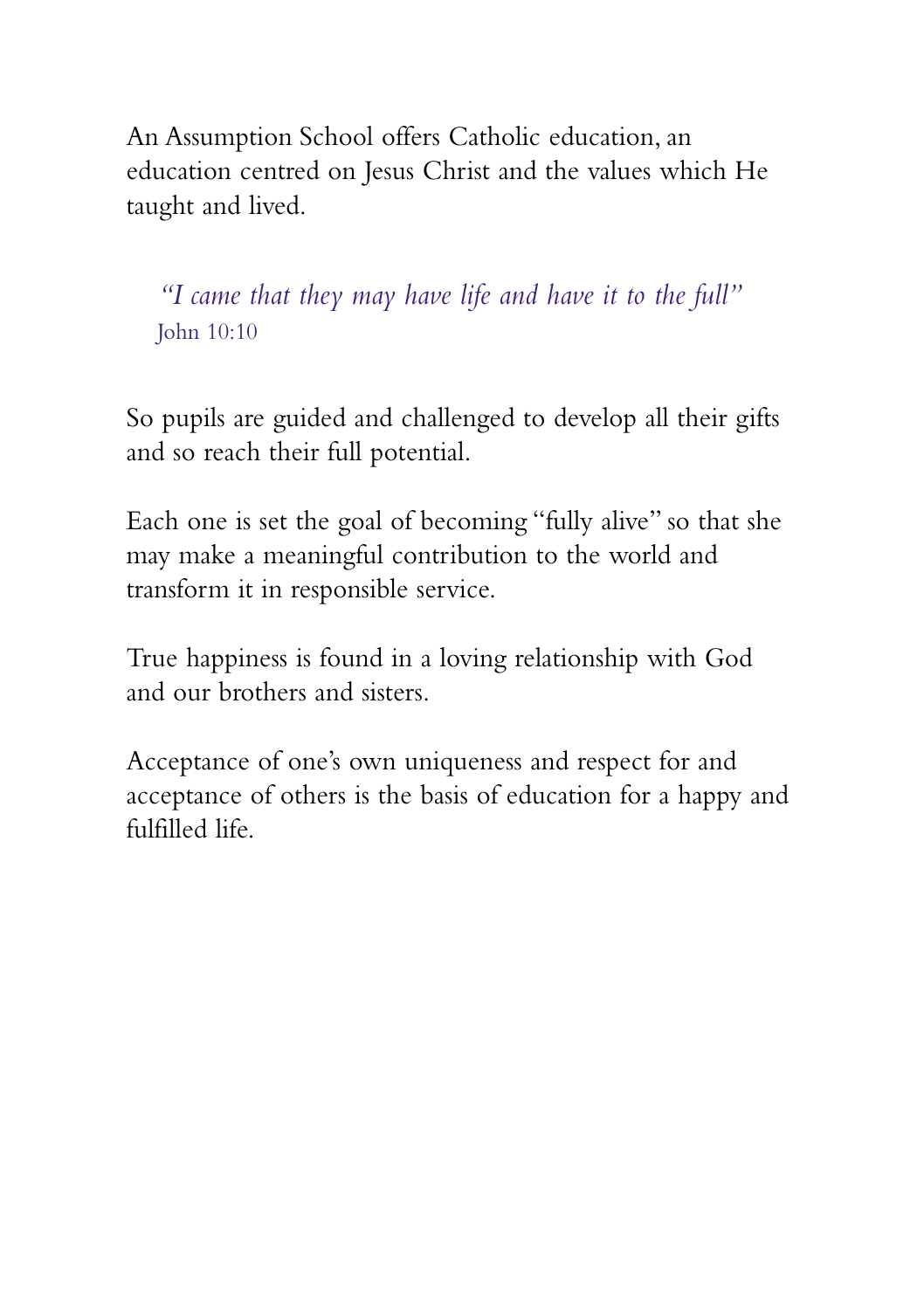## The school is a community...

The Assumption School strives to be a community where staff, pupils and parents share with one another the vision of life which Christ gave us.

At the core of the school community is the staff.The dedication, contribution and interest of each member to a large extent makes the school what it is.

Teachers should be aware of the influence of their values and behaviour on their pupils and of their responsibility to identify with the school and uphold its values - that is, the values taught by Jesus Christ - in the situations of everyday life.

Parents are the prime educators of their children and it is in collaboration with them that the Catholic school helps the child to grow into human wholeness in Christ.

The co-operation of all members of the school community is essential for the development of the spirit which characterises our school.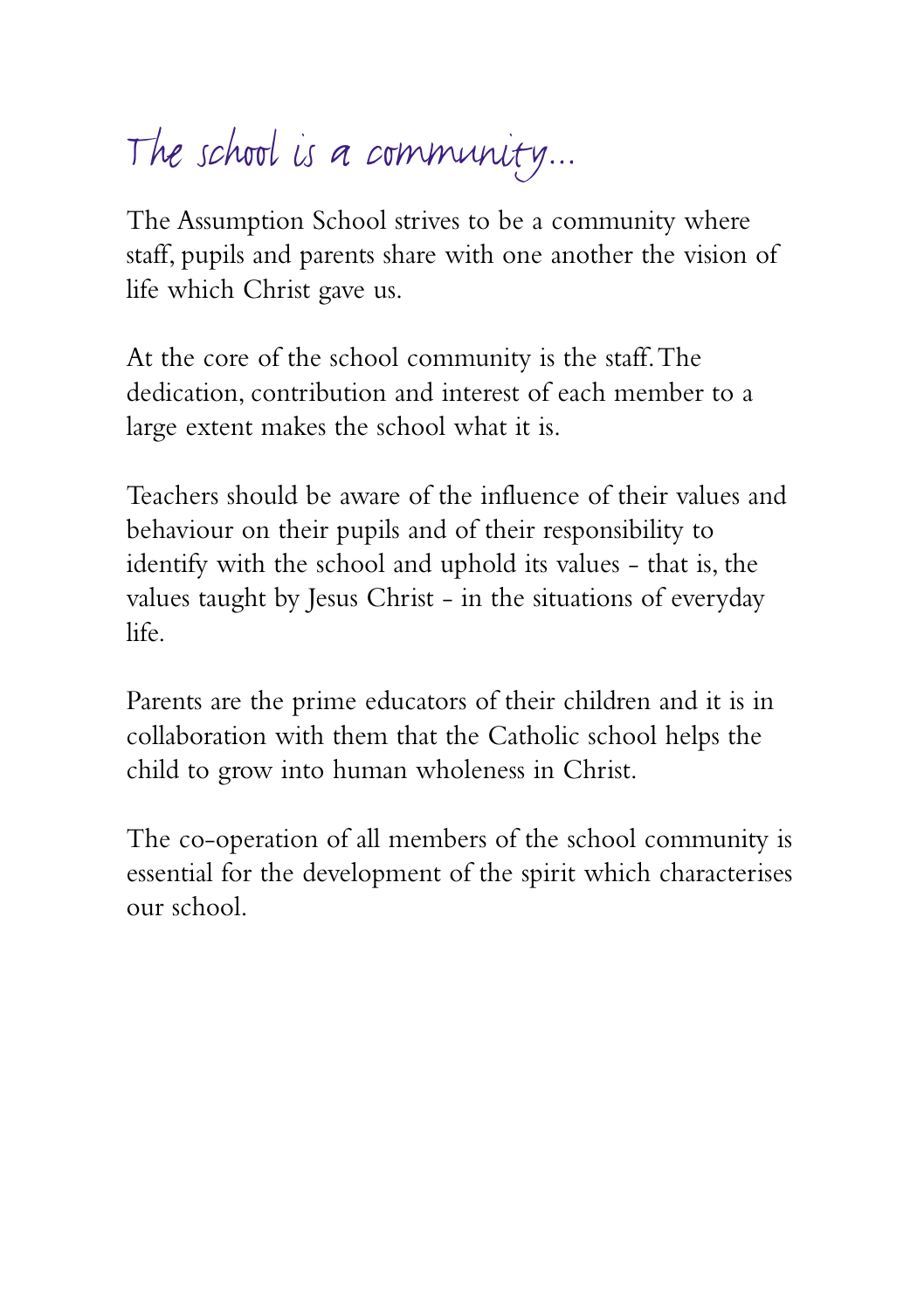# A community where all are respected...

Each pupil is valued and respected as a unique human being. Pupils are taught to see good in others, to be generous in praise, to practise forgiveness and reconciliation and to help one another.

Pupils are encouraged to be aware of the needs of the world, to form a realistic idea of conditions there, how human beings are affected, and to see what is called for from them to make it a better and happier place for others.

The school community is involved in works of charity, in practical concern for the rights of individuals and families and in issues of national and international peace and justice, so that pupils leave the school inspired with a zeal to live and spread the values of Christ.

Past pupils form part of the wider school community and the staff tries to keep in touch in order to support them in their efforts to live out the values they learnt in school.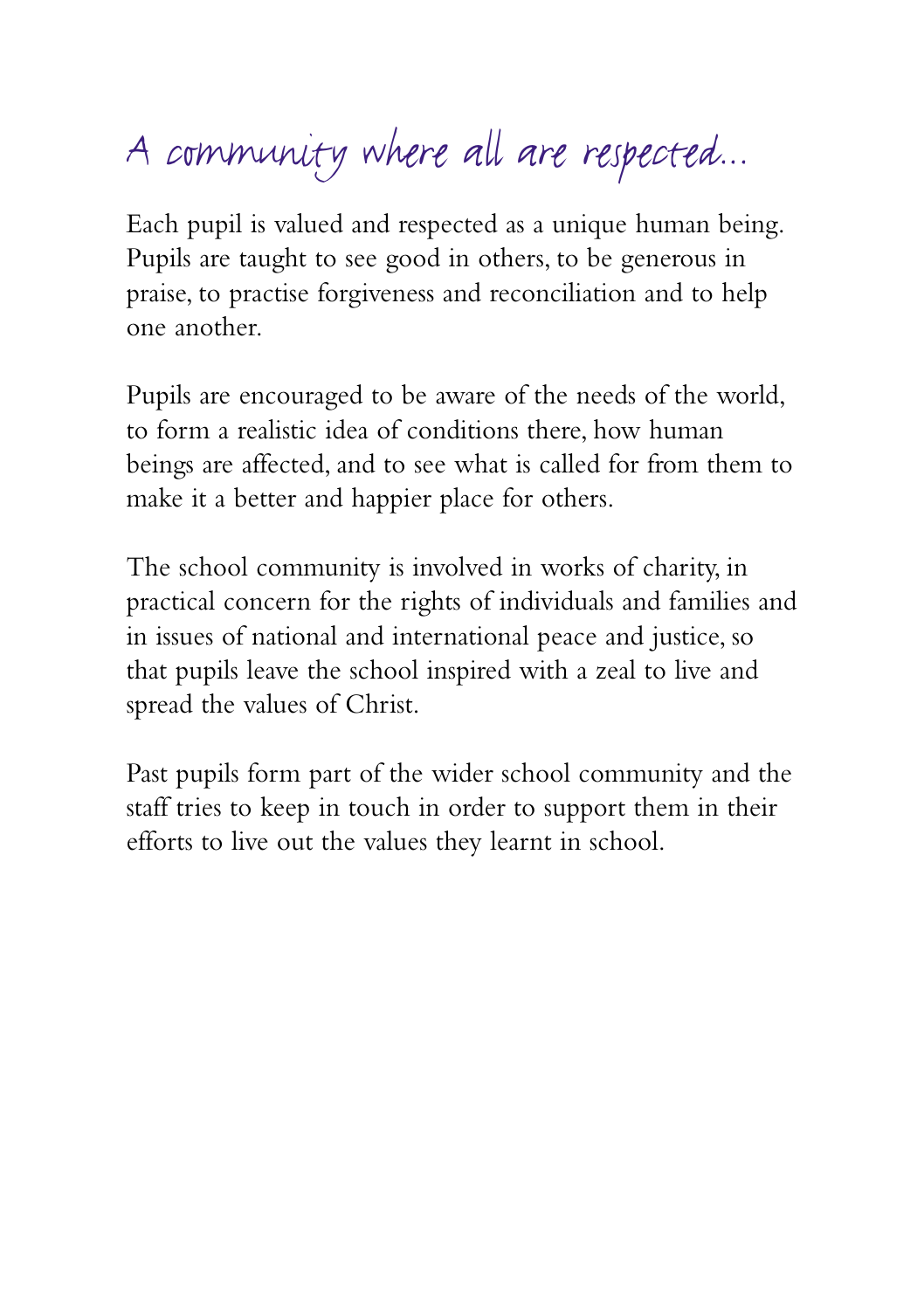## A community where God is known and loved...

The foundation of the Gospel and frequent encounter with Christ, risen and present among us, gives Catholic education its purpose.

It is a relationship with Him that creates in the school community an atmosphere permeated with the Gospel spirit of freedom and love.

Pupils are led to a reverent and prayerful familiarity with Scripture in which God lovingly meets them and speaks with them.

The liturgical and sacramental life of the school, combined with Religious Education, deepens the pupils' response of faith and helps them grow in the knowledge and love of God.

Yearly retreat days, Lenten, Easter and Christmas services and school assemblies contribute to the spiritual formation of the pupils.

Faith and life have to be integrated. For this it is vital that the moral conscience of pupils be developed.

Pupils are helped to understand contemporary ethical problems and to make their own those Gospel values which alone give meaning to human life. In the light of these, pupils will learn to see life in the context of God's loving plan.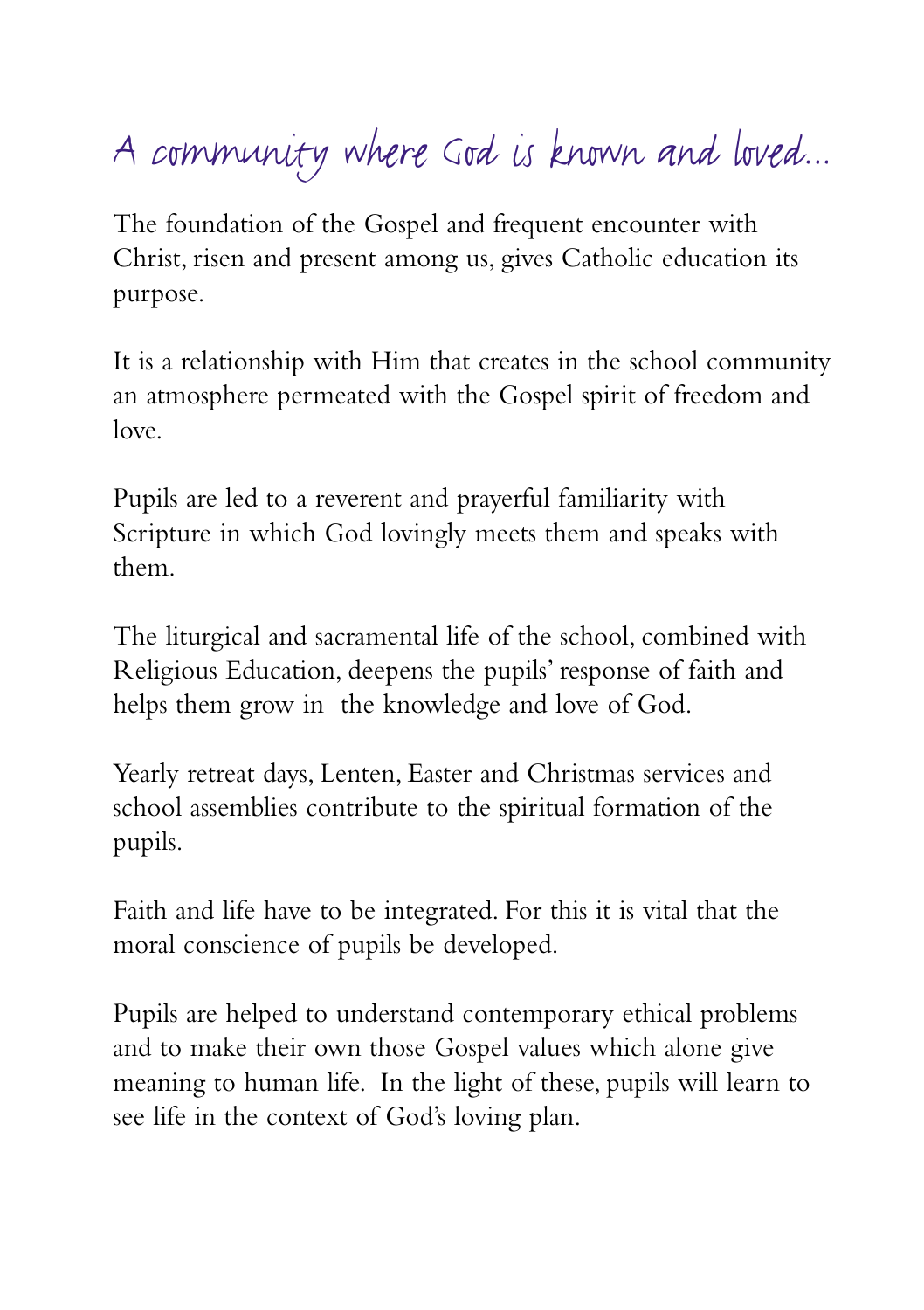# A community where I accept myself...

Through all its activities the Assumption School strives to lead its pupils to a strong relationship with Christ, with a well formed conscience and the ability and willingness to choose freely in their lives what is right and good, and to take responsibility for their decisions and actions.They are helped to grow in acceptance of themselves and others, as created and loved by God, and to share generously their gifts and abilities.

Pupils are encouraged to use their leisure time in creative activities such as sport, music and art. Works of literature, art and drama can help pupils reflect on the deeper realities of life and inspire them to work towards a more human society.

The impact of the media and technology on our lives necessitates the training of pupils in the critical evaluation and selective use of these.

Genuine warmth and compassion characterise the school's Pastoral Care, which supports pupils throughout their lives in school, especially when they experience problems and difficulties.

Teachers work in collaboration with others so as to ensure a holistic approach to the pupils as persons and to the learning process.

Catholic education aims to help pupils discover their own abilities and grow in acceptance of their true selves.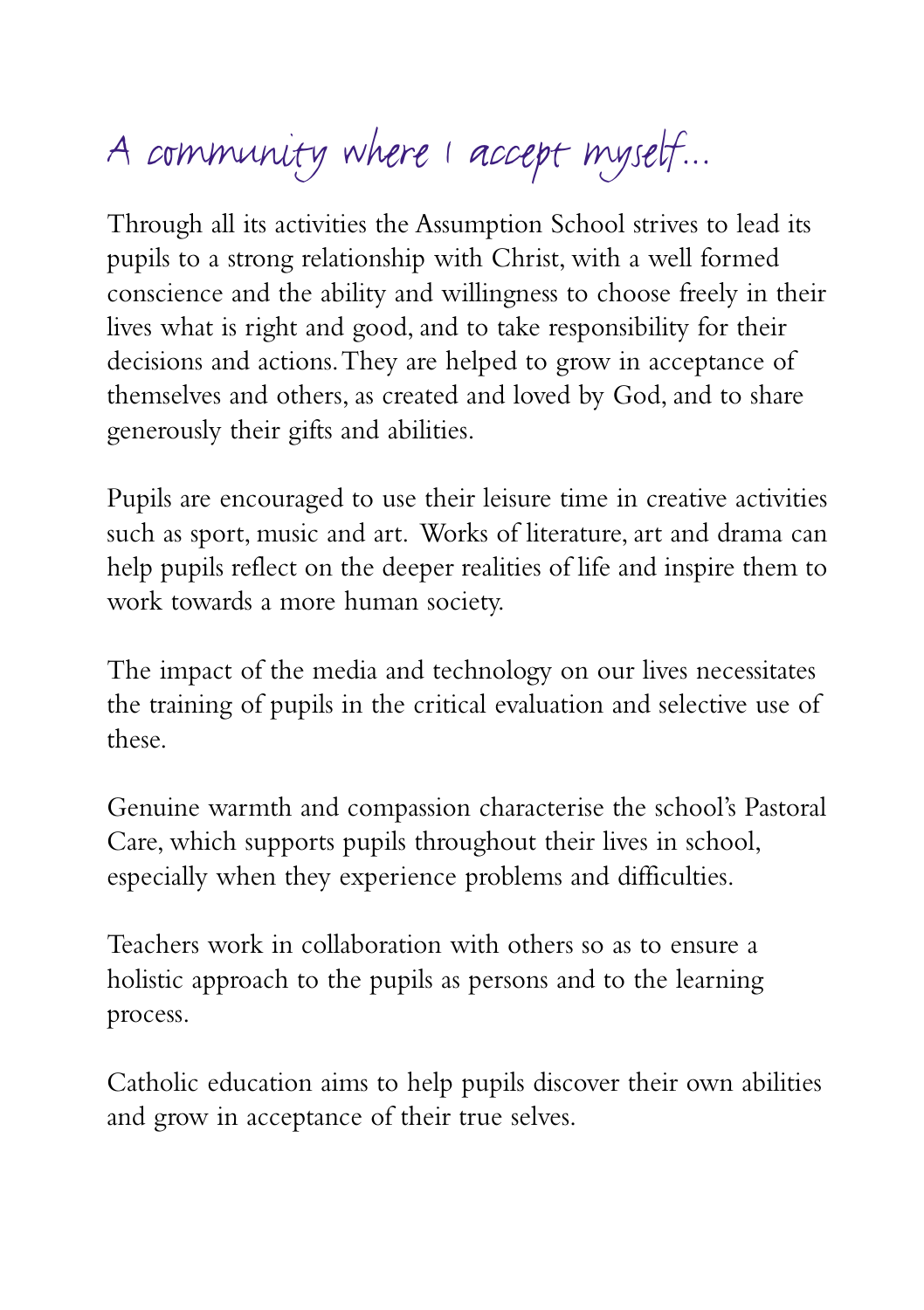#### In conclusion...

The Assumption School is committed to the development of the whole person, since in Christ, the perfect human being, all human values find their fulfilment and unity.

Mary's Assumption into heaven assures us that all our human endeavour to guide those whom we educate to fullness of life will be transformed by God into his glory.



*Tiziano, L'Assunta Basilca del Frari -Venezia*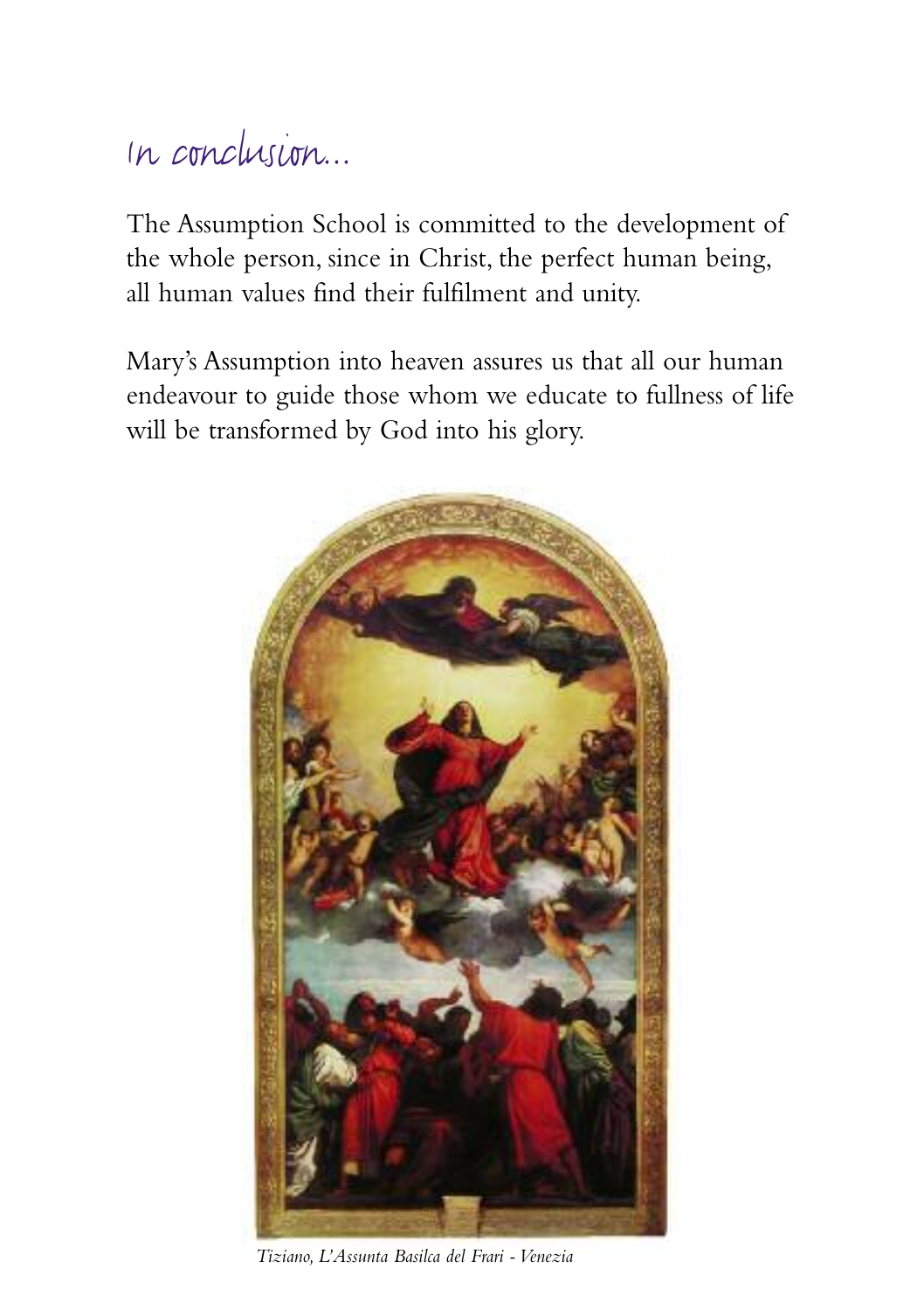### The Assumption Badge and Motto...



Symbols:

*The Cross:*

Symbol of the love of God, which is above everything, in everything, and holding everything together.

*The Anchor:* Symbol of steadfastness, of hope and security.

*The Southern Cross (the five stars):* Symbol of God's guidance and direction in our lives.

#### Motto:

Ex sola virtute honor.

From virtue alone comes honour.

The Latin word 'virtus'stood for one of the prized qualities of the good Roman; it included the qualities of strength, loyalty and self-discipline.

Today we would say it means caring: caring about the realities of the spirit, caring about other people, caring about the meaning of human life, about the earth and all that is on it, and above all, caring about its Creator.

This is the only kind of 'honour' in which the Assumption school is really interested: that which is based on Christian principles and values and will last long after academic knowledge has faded.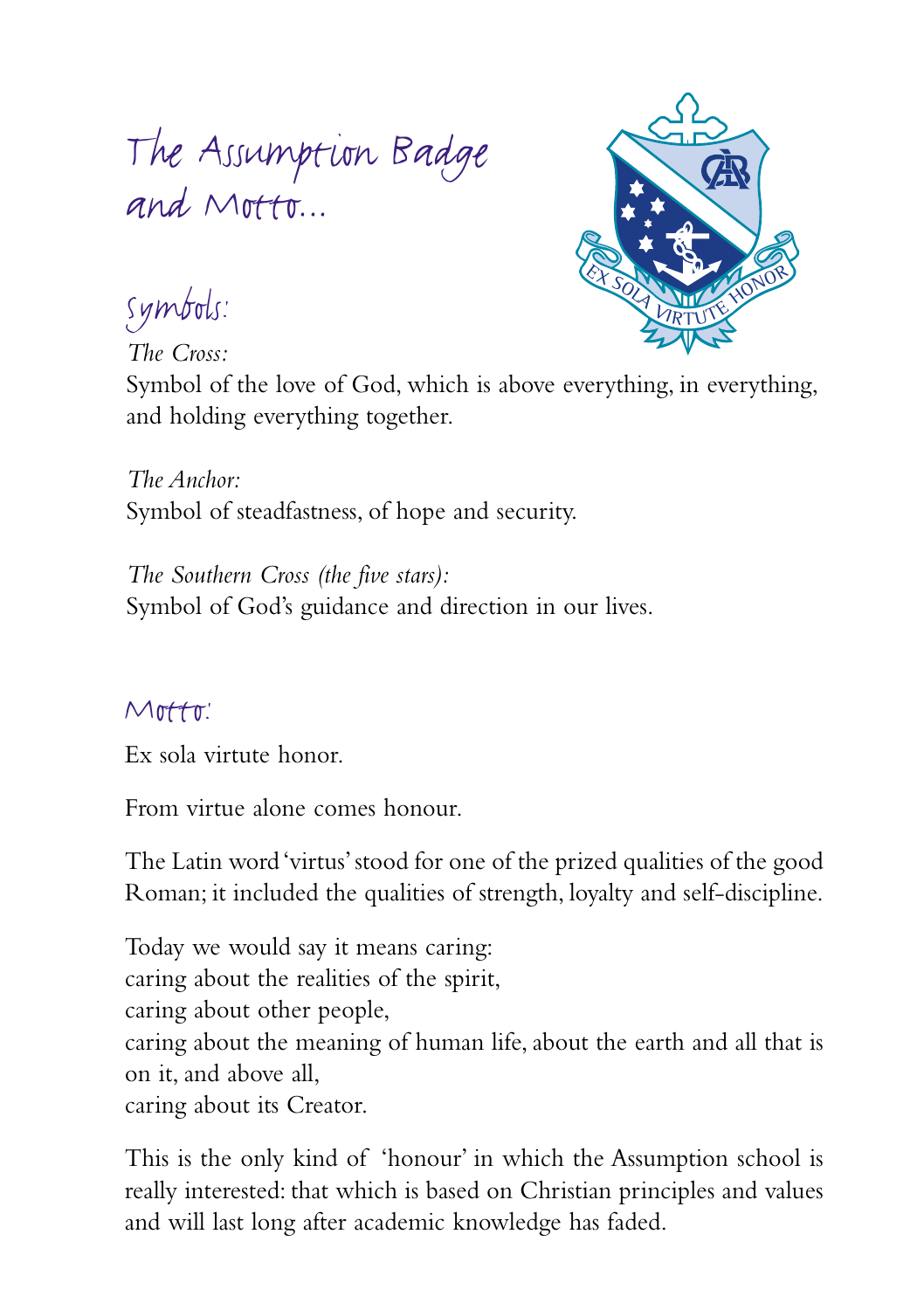*MayThy Kingdom come in the hearts of young people as they move from our schools into a wider world; May their lives be blessed with the vision of God.* " "